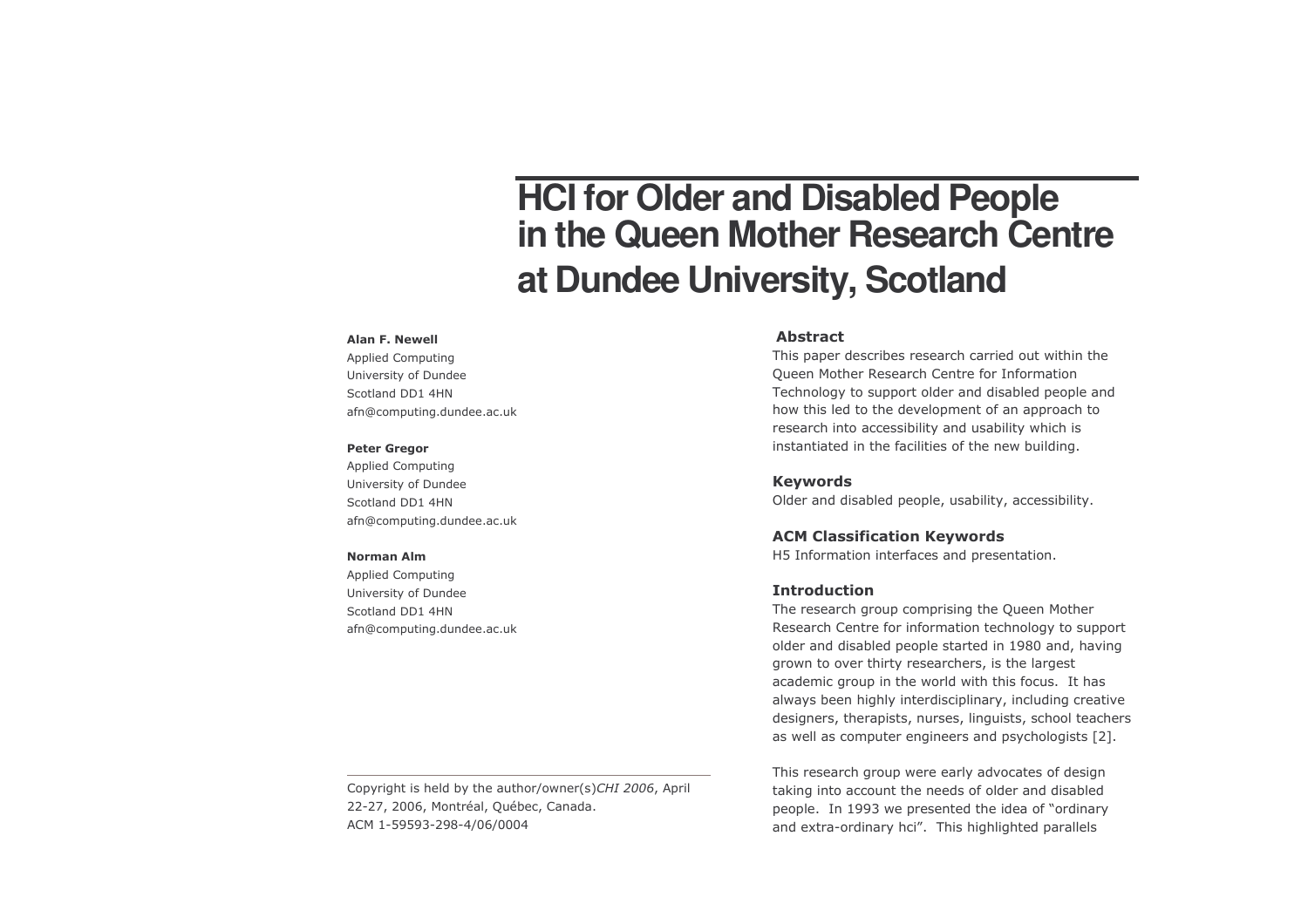between "ordinary" (able-bodied) people in "extraordinary" (high work load/stress environments - e.g. pilots, soldiers) and "extra-ordinary" (disabled) people operating in "ordinary" environments, and the lessons which could be learnt by mainstream HCI practitioners by designing for older and disabled people [3] This was in contrast to the "design for all" approach which has a focus on modifying standard software and/or adding "accessibility" options for older and disabled people.

## **Provision of Cognitive Support**

A major focus of our research is to provide cognitive support for older people and for those with cognitive impairment [4]. New approaches to human interface design are required in this field. A central barrier is the tremendous complexity of software applications. We found 250 possible operations and 5 panels in Microsoft's Outlook Express email system, and 50% of a group of older beginners failed to complete basic email tasks using this interface. In one case, a novice user spent over 50 minutes unsuccessfully trying to open and reply to an email message. A further complication is the use of metaphor in applications. Consider what a naïve person is asked to understand when presented with, for example, a web browser:

They seem to be using a television set; but are actually using a computer. This television display is showing a desktop; but on this desktop there are windows. They can look through these windows to see an application which is running. That application is a web browser which is controlled by menus and a mouse.

It is hardly surprising that users unfamiliar with the digital world, let alone those with cognitive impairments, have difficulty using information systems. Many developers would claim, however, that their applications are accessible because they are compatible with screen readers and have "accessibility options". These developers are providing "accessibility" but not "usability", and, in some cases, these accessibility options significantly increase the users' cognitive load.

## **Some Specific Projects**

A number of our projects address these challenges.

Our "Cybrarian" internet portal was an email and search and navigation system designed primarily for "older people for whom the internet was an alien territory". This had a radically simple interface with a small number of on-screen options, an easy to understand linear progression through the system, and continuous specific help and instructions. Evaluations with older people showed a substantial preference for Cybrarian rather than a commercial email system, and the general design principles have been adopted for a government supported internet portal. Our "nonbrowser" was an even more radical approach consisting of a touch screen with only five buttons mounted in a control panel at the bottom of the screen.

We showed that predictive word processors, such as our "Predictive Adaptive Lexicon", could be of significant benefit to dyslexics and people with poor spelling. More recently we developed SeeWord - a successful approach to alleviating the symptoms of dyslexia by providing a readily configurable word processor with a radically simplified and direct interface which both reduced cognitive load, and made changes immediately visible. For motor impaired computer users we developed disambiguation software of the type now appearing in mobile telephones - this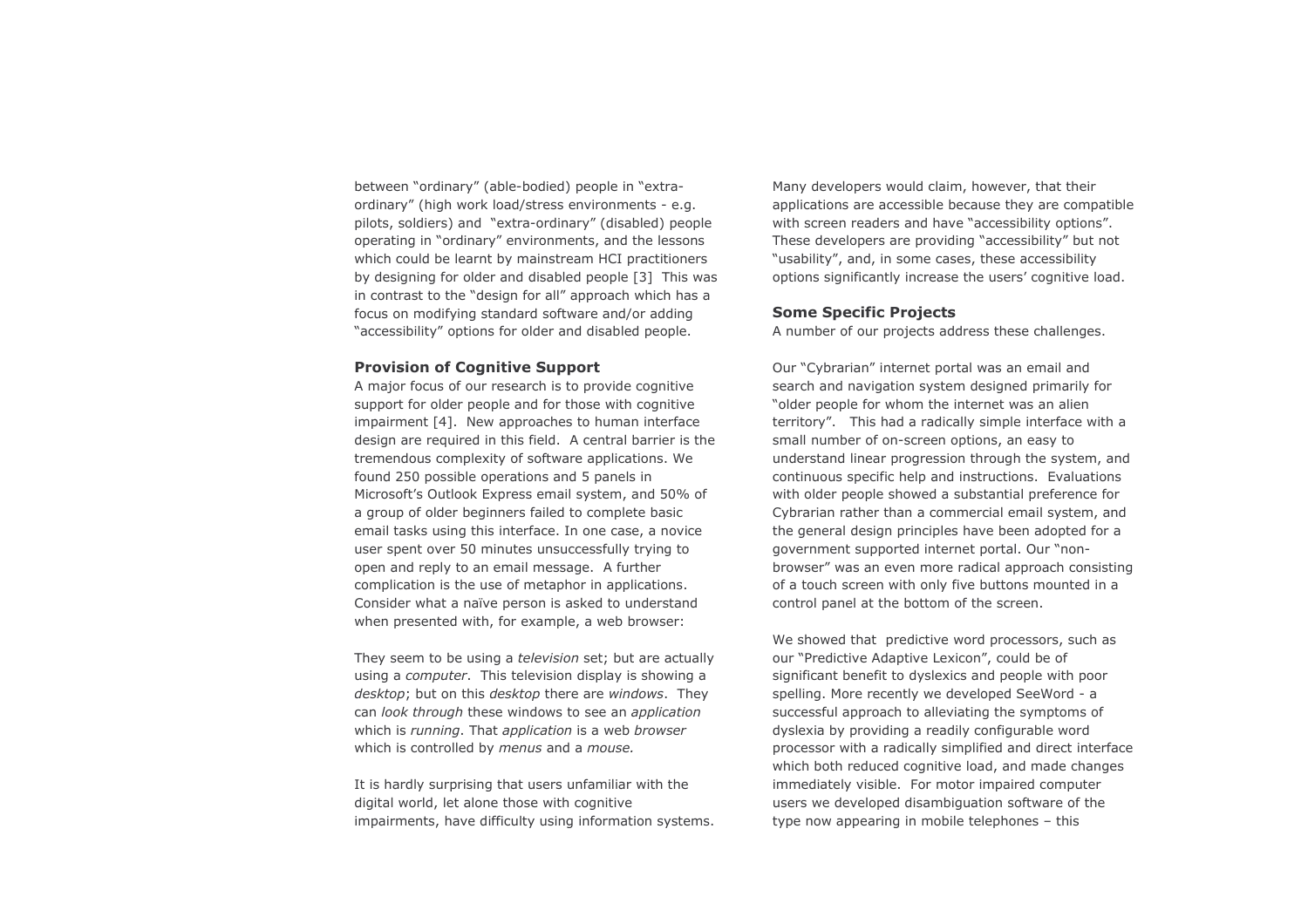representing a practical example of the benefits of the "ordinary and extra-ordinary HCI" approach.

Our Digital Media Access Group have been researching into accessibility options and provide an audit and advice service, which crucially includes assessment by experts and disabled people as well as automatic tools. This led them to highlight that, although the legal requirement in many countries is for "accessibility", this is often at the expense of "usability".

Our research into supporting people with cognitive impairment has expanded to address the needs of people with dementia. This is a particularly difficult HCI challenge, but our interdisciplinary team of computer scientists, psychologists and graphic artists have developed CIRCA (a multi-media communication support tool) for people with dementia. Detailed evaluations of this software have shown that it significantly increases the person with dementia's control over conversations. This has encouraged us to research into multi-media entertainment and also in to digital television based memory prompting systems

Other projects have investigated communication systems for non-speaking people and home monitoring systems for older people

These projects are described in [2] and [4] further details can be found at: www.computing.dundee.ac.uk/projects

## **Laboratory Support.**

The promise of a new building led us to consider the appropriate facilities for this research. Our research in these fields had led us to suggest new paradigms for

research in this field including "User Sensitive Inclusive Design", and "Design for Dynamic Diversity". We also recommended "mutual inspiration" - that users and designers should work together in a creative mode as an integrated design team. We wished to instantiate these concepts within the new building.

We had developed cohorts of older and disabled people. who worked closely with us to develop and evaluate our ideas and systems, and we thus decided to create an area in the building as the "User Centre", which would be dedicated to our users and which they would use both for social occasions (it was designed to be adjacent to coffee facilities), learning about information technology and for informally and formally working with current IT systems and prototypes from our research.

Our initial thoughts for were for a traditional usability laboratory with two-way mirrors, coupled with a demonstration flat for older users into which we could install research prototypes for more in-context research. Our reservations about this approach were:

(a) The barriers this approach erected to real contact between users and designers - we wished to build on our "mutual inspiration" model of development, (b) We were aware that designers and users were often in an antagonistic relationship, but this was rarely if ever acknowledged in usability studies, and (c) That a demonstration flat would be inflexible, and, was unlikely to ever be seen as a real home.

We realized that both the usability laboratory and the demonstration flat were a form of theatre, and thus looked to the theatre for inspiration for a HCI laboratory environment. Our thoughts were: